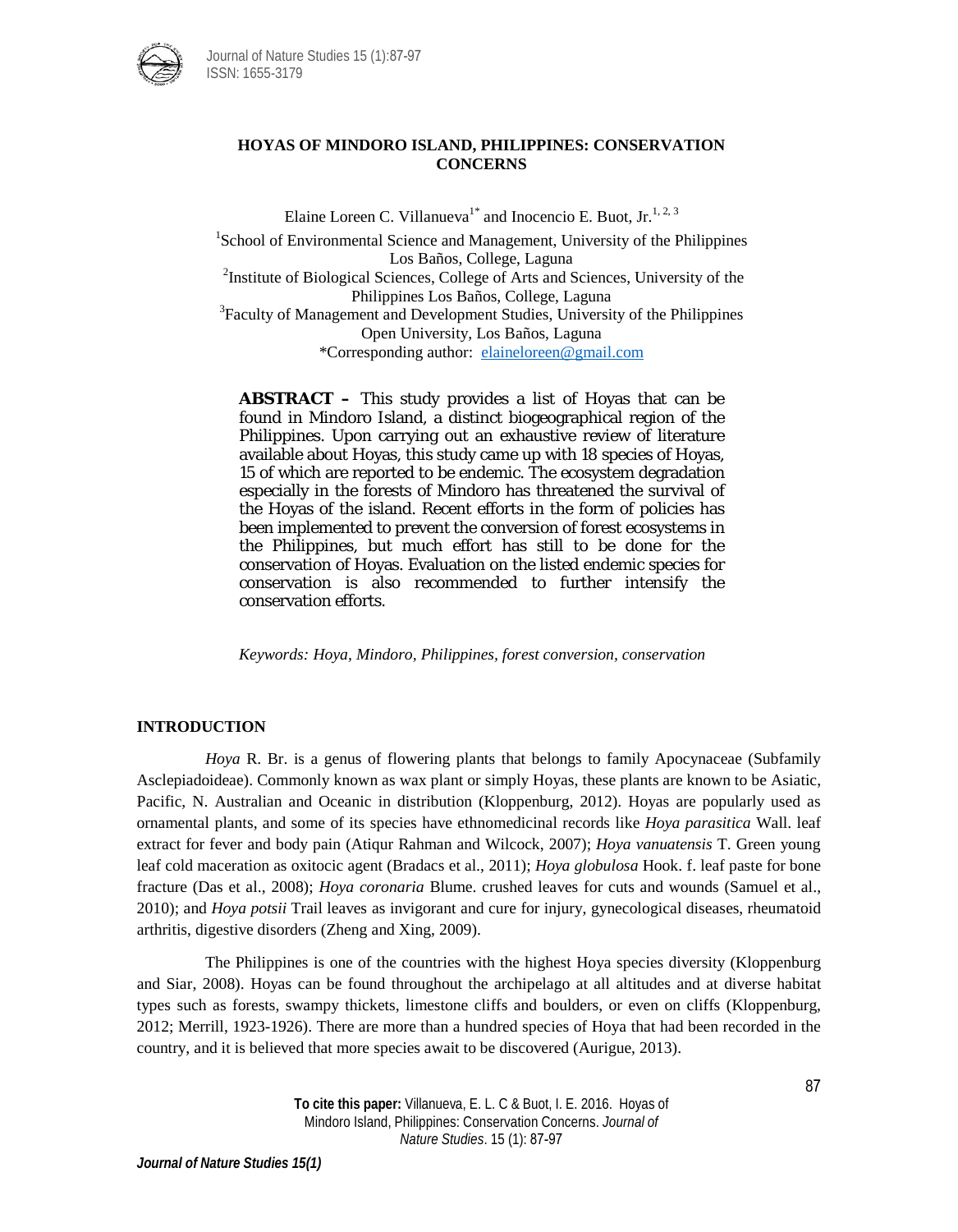Incidentally, the Philippines belongs to a region having the highest proportion of threatened vascular plant species and second highest proportion of country-endemic vascular plant species (Sodhi et al., 2010). In terms of endangered habitats and species, the Philippines is considered as one of the eight biodiversity hottest hotspots in the world (Myers et al., 2000). While it is evident that the Philippines is blessed with high diversity of plants, there still remains the fact that the Philippines has one of the most number of threatened species and habitats (Fernando et al., 2008).

This paper provides an enumeration of Hoyas that are found in Mindoro, one of the islands in the Philippines suffering from ecosystem degradation. Some of the species that are listed in the paper can only be found in the island. While Mindoro is of great interest to many conservationists and plant hobbyists because of its unique biogeographical features, it had undergone drastic alteration of landscape (Schult, 2001) which can be a threat to many plant species including Hoyas. This paper will also address conservation concerns for the Hoyas in the island as these plants are in possible danger of extinction.

# **MATERIALS AND METHODS**

Mindoro (Fig. 1) is the seventh largest island in the Philippines. It is geopolitically composed of two provinces, Oriental Mindoro (land area: 423,838 ha) and Occidental Mindoro (586,571 ha). According to the 2015 Census of Population and Housing, the population of the two provinces is around 844,000 and 487,000 respectively (Philippine Statistics Authority, 2016). Because of its high mountain range in the middle of the island, the two provinces have different climactic conditions. Under the modified Coronas classification (as cited by PAGASA, n. d.), Oriental Mindoro is experiencing Type III climate (no very pronounced maximum rain period with a dry season lasting from only one to three months). Most of the areas in Occidental Mindoro, on the other hand, has Type I climate (two pronounced season, dry from November to April and wet during the rest of the year), while some of its eastern side has Type III climate. This climate differences resulted to differences in vegetation types on both sides. The eastern side has a rich forest vegetation while the western side is mostly dominated by grassland areas (Mandia, 1998).



**Figure 1.** Map of Mindoro Island. (Drawn by the first author using QGIS v. 2.14).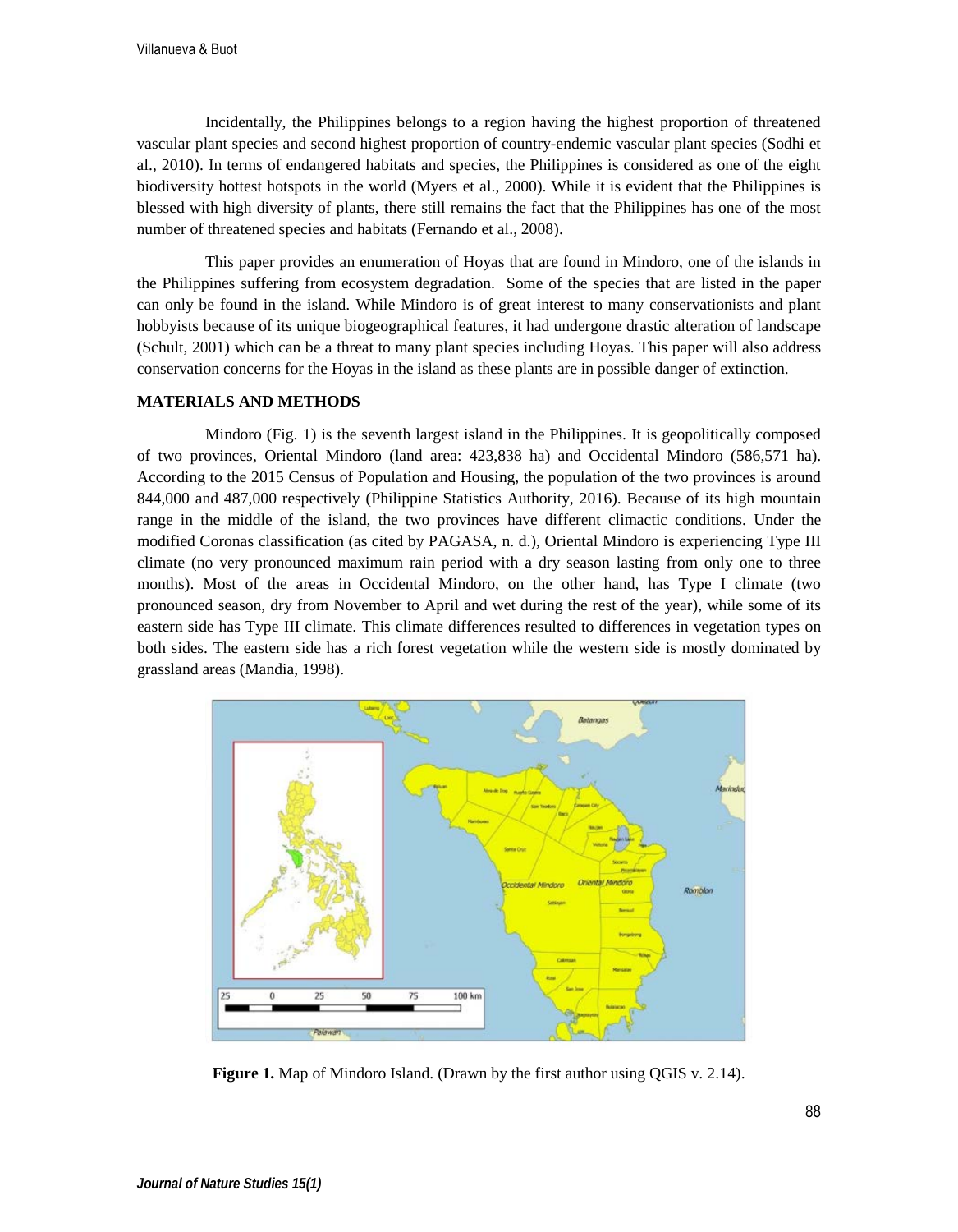This study made use of several literature publications about Hoyas, (Aurigue, 2013; Merrill, 1923-1926; Kloppeburg 2015; 2014; 2012; 1992; 1990a; 1990b; 1990c; 1990d; 1990e; Robinson, 1911; Schlechter, 1906), some of which came from classic literature about botany. From these references, the distribution of Hoyas were identified. The list of Hoya species that are found in Mindoro were summarized in Table 1. Other significant information were also noted in the table including their geographic distribution, conservation status (based on Fernando et al., 2008) and references where these species are mentioned. Under the geographic distribution column, other notable remarks were also recorded in including its altitude and if the species is endemic or indigenous.

### **RESULTS AND DISCUSSION**

There are 18 species that were recorded in Mindoro (Table 1). Among these species, 15 are endemic to the Philippines and three are indigenous. It is also notable that there are three species in the list that are classified as threatened DENR Department Administrative Order (DAO) 2007-01 (Fernando et al., 2008). These are *Hoya alagensis* Kloppenb. (Endangered), *Hoya halconensis* Kloppenb. (Endangered, Figure 2-b), and *Hoya paziae* Kloppenb (Vulnerable, Figure 2-e). Interestingly, these plants were first discovered in Mindoro.

| <b>SPECIES</b>                 | <b>GEOGRAPHIC</b><br><b>DISTRIBUTION</b>                                                                                    | <b>CONSERVATION</b><br>STATUS* | <b>REFERENCES</b>                                        |
|--------------------------------|-----------------------------------------------------------------------------------------------------------------------------|--------------------------------|----------------------------------------------------------|
| Hoya alagensis<br>Kloppenb.    | Alag River, Baco, Oriental<br>Mindoro; 150 masl.;<br>endemic                                                                | EN                             | Fraterna 1 (3) Philipp.<br>Hoya Sp. Suppl.: I (1990)     |
| Hoya brittonii<br>Kloppenb.    | Badoc, Calapan, Mindoro<br>Creek, Mindoro, endemic                                                                          | <b>NA</b>                      | Fraterna 1992 $(4)$ : tab I<br>(1992)                    |
| Hoya<br>camphorifolia<br>Warb. | Luzon (Benguet, Tayabas,<br>Sorsogon); Mindoro; low<br>altitude -370 masl.;<br>endemic                                      | <b>NA</b>                      | Enum. Philipp. Fl. Pl. iii.<br>351 (1923)                |
| Hoya cembra<br>Kloppen.        | Alag River, Baco, Oriental<br>Mindoro; 300 masl.;<br>endemic                                                                | NA.                            | Fraterna 1 (3) Philipp.<br>Hoya Sp. Suppl.: II<br>(1990) |
| Hoya cumingiana<br>Decne.      | Luzon (Benguet, Bontoc,<br>Bataan, Rizal, Camarines),<br>Mindoro, Ticao, Palawan;<br>low altitude -200 masl.;<br>indigenous | NA.                            | Enum. Philipp. Fl. Pl. iii.<br>351 (1923)                |

**Table 1.** Checklist of Hoya species in Mindoro, Philippines.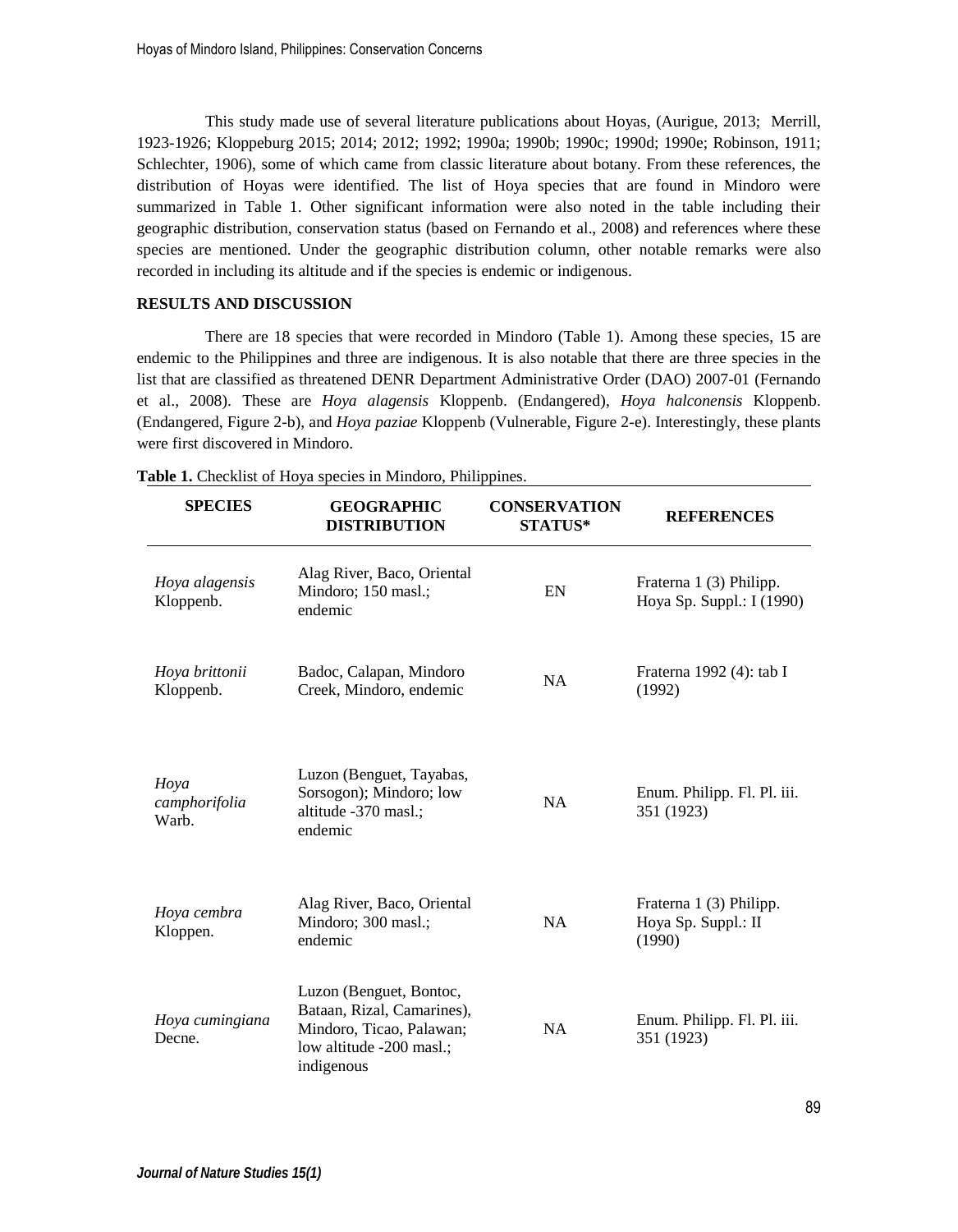| <b>SPECIES</b>                                          | <b>GEOGRAPHIC</b><br><b>DISTRIBUTION</b>                                                                                                                                    | <b>CONSERVATION</b><br><b>STATUS*</b> | <b>REFERENCES</b>                                                                                   |
|---------------------------------------------------------|-----------------------------------------------------------------------------------------------------------------------------------------------------------------------------|---------------------------------------|-----------------------------------------------------------------------------------------------------|
| Hoya espaldoniana<br>Kloppenb.                          | Puerto Galera, Oriental<br>Mindoro, Burdeos, Polillo<br>Island; endemic                                                                                                     | <b>NA</b>                             | Hoya New 2(1): 3. 2014<br>[Jan 2015] [e-published];<br>Asia Life Sciences 24(2):<br>469-476 (2015). |
| Hoya fischeriana<br>Warb.                               | Mindoro, Biliran, Dinagat,<br>Mindanao (Surigao,<br>Davao); low altitude - 660<br>masl.; endemic                                                                            | <b>NA</b>                             | Enum. Philipp. Fl. Pl. iii.<br>352 (1923).                                                          |
| Hoya galeraensis<br>Kloppenb.                           | Puerto Galera, Oriental<br>Mindoro; endemic                                                                                                                                 | <b>NA</b>                             | Hoya New 4(1): 43. 2015<br>[Jan 2015] [e-published]                                                 |
| Hoya gracilis<br>Schlechter                             | Luzon (Sorsogon),<br>Mindoro, Panay;<br>indigenous                                                                                                                          | <b>NA</b>                             | Enum. Philipp. Fl. Pl. iii.<br>352 (1923)                                                           |
| Hoya halconensis<br>Kloppenb.                           | Mt. Halcon, Mindoro; 900<br>masl.; endemic                                                                                                                                  | EN                                    | Fraterna 1 (3) Philipp.<br>Hoya Sp. Suppl.: III<br>(1990)                                           |
| Hoya incrassata<br>Warb.                                | Luzon (Rizal, Laguna,<br>Tayabas, Sorsogon),<br>Polillo, Mindoro,<br>Busuanga, Panay,<br>Camiguin de Misamis,<br>Mindanao (Surigao,<br>Agusan); low altitude;<br>indigenous | <b>NA</b>                             | Enum. Philipp. Fl. Pl. iii.<br>352 (1923), Philipp.<br>Journ. Sci. 6c. 220<br>(1911)                |
| Hoya madulidii<br>[Kloppenb.]<br>Kloppenb. &<br>Gilding | Luzon (Ifugao, Quezon,<br>and), Mindanao (Davao<br>Oriental and Zamboanga),<br>Palawan, Mindoro and<br>Sulu; low altitude;<br>endemic                                       | <b>NA</b>                             | Fraterna 1 (3) Philipp.<br>Hoya Sp. Suppl.: IV<br>(1990)                                            |

# **Table 1.** Checklist of Hoya species in Mindoro, Philippines.(Continuation)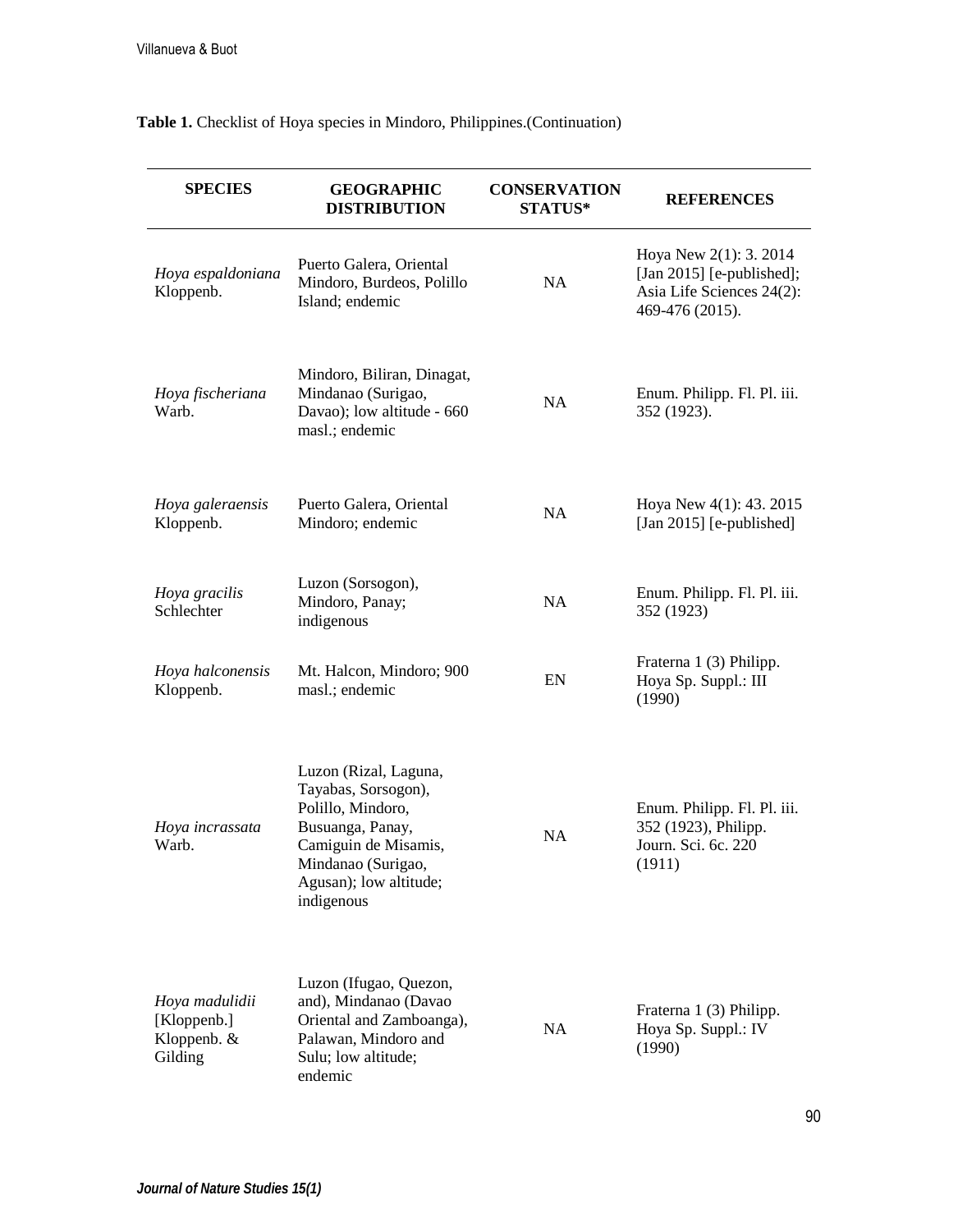# **Table 1.** Checklist of Hoya species in Mindoro, Philippines.(Continuation)

| <b>SPECIES</b>                 | <b>GEOGRAPHIC</b><br><b>DISTRIBUTION</b>                                                                                                                 | <b>CONSERVATION</b><br><b>STATUS*</b> | <b>REFERENCES</b>                                                                    |
|--------------------------------|----------------------------------------------------------------------------------------------------------------------------------------------------------|---------------------------------------|--------------------------------------------------------------------------------------|
| Hoya mcgregorii<br>Schlechter  | Baco River, Mindoro; low<br>altitude; endemic                                                                                                            | NA                                    | Philipp. Journ. Sci. i.<br>Suppl. 302 (1906)                                         |
| Hoya meliflua<br>Merr.         | Luzon (Apayao, Union,<br>Rizal, Bataan, Laguna),<br>Mindoro, Palawan,<br>Negros, Panay, Leyte; low<br>altitude - 150 masl.;<br>endemic                   | <b>NA</b>                             | Enum. Philipp. Fl. Pl. iii.<br>352 (1923)                                            |
| Hoya merrillii<br>Schltr.      | Luzon (Nueva Vizcaya,<br>Tayabas, Cavite,<br>Camarines), Mindoro,<br>Panay, Mindanao (Davao);<br>low altitude -250 masl.;<br>endemic                     | <b>NA</b>                             | Enum. Philipp. Fl. Pl. iii.<br>353 (1923)                                            |
| Hoya mindorensis<br>Schlechter | Baco River, Mindoro; low<br>altitude - 70 masl.;<br>endemic                                                                                              | NA                                    | Philipp. Journ. Sci. i.<br>Suppl. 303 (1906),<br>Enum. Philipp. Fl. Pl. iii.,<br>353 |
| Hoya multiflora<br>Blume       | Babayan Is., Luzon (most<br>or all provinces), Polillo,<br>Mindoro, Tablas, Samar,<br>Panay, Siargao, Dinagat,<br>Mindanao; 600-660 masl.;<br>indigenous | NA                                    | Philippine Hoya Species<br>3rd ed (1996) 106-108.                                    |
| Hoya paziae<br>Kloppenb.       | Mt. Halcon, Mindoro,<br>Quezon, Antique; 900<br>masl.; endemic                                                                                           | VU                                    | Fraterna 1 (3) Philipp.<br>Hoya Sp. Suppl.: VI<br>(1990)                             |

\*Conservation status is based from DENR list of threatened species (DAO No. 2007-01, also found in Fernando et al., 2008). EN = Endangered; VU = Vulnerable; NA = Not Assessed.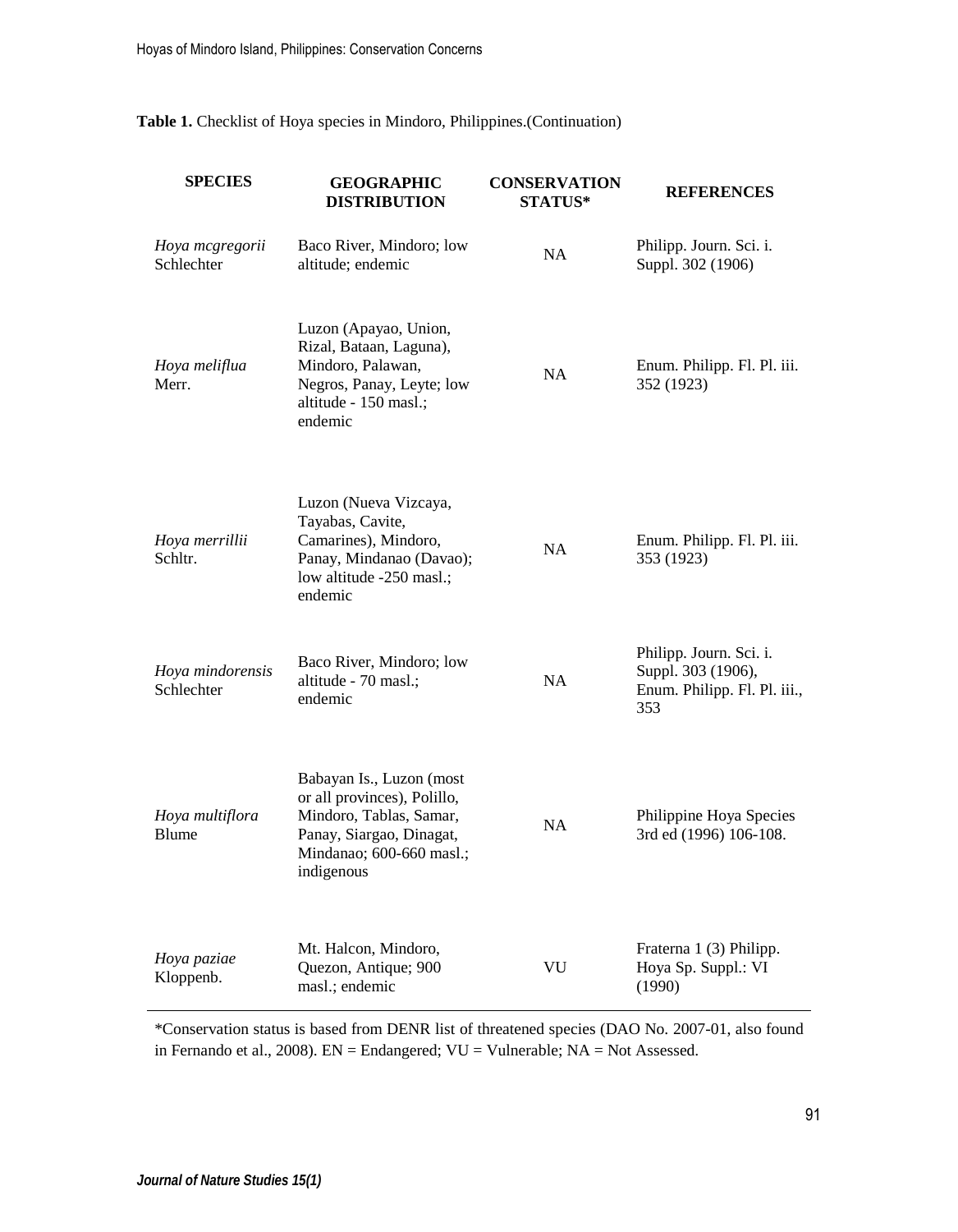Most hoyas are epiphytic and are usually found on trees in the forests, while some of which are recorded to be thriving in limestone habitat (*Hoya cumingiana* Decne. and *Hoya espaldoniana* Kloppenb.). The hoyas in Mindoro can be found in varying altitudes, from low up to 900 masl.

While most of these species thrive in the forests, the threats in the survival of Hoya species can be seen in the island's change in landscape over time. Forest conversion is one of the threats for biodiversity not only in Mindoro but in the whole region of Southeast Asia (Sodhi, 2004; Villanueva and Buot, 2015). The forests of Mindoro has been converted into agricultural lands. Most of the areas having intact forests have reduced significantly, and these forests are isolated in its mountain ranges in the central part of the island, including the primary forests of Mt. Halcon (Schult, 2001).





92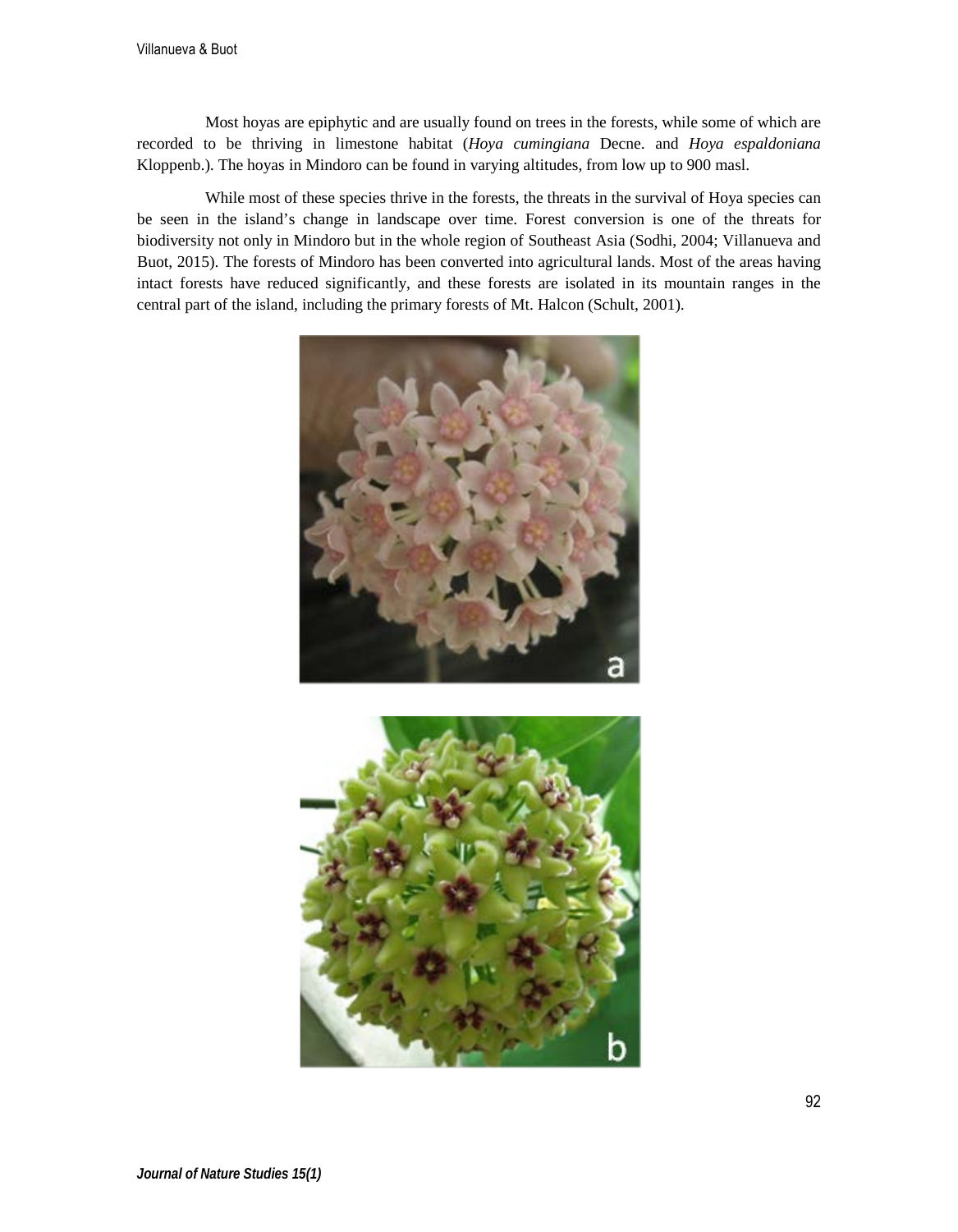

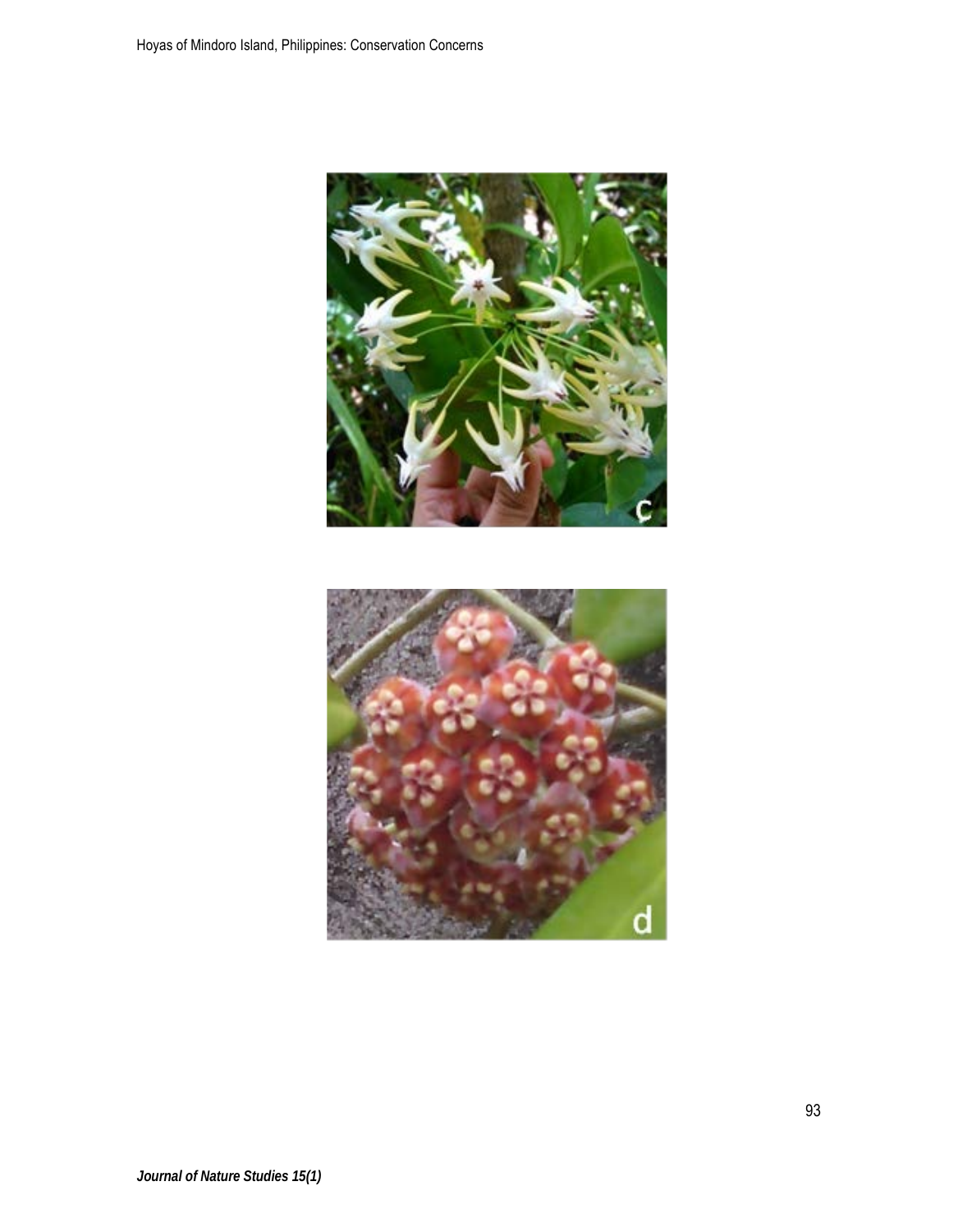

**Figure 2.** Some of the Hoya species found in Mindoro Island, Philippines: a) *Hoya camphorifolia* Warb., b) *Hoya halconensis* Kloppenb., c) *Hoya multiflora* Blume, d) *Hoya meliflua* Merr., and e) *Hoya paziae* Kloppenb.

Photo credits: (a, b, e) Edward Agdeppa, (c) Elaine Loreen Villanueva, (d) Inocencio Buot, Jr.

To further explain this land use change, it will be essential to first take a glance at the island's history. During the 1900's, about two-thirds of Mindoro's land area is covered with tropical forests, extending up to its coastal regions (Schult, 2001). Mindoro was one of the major producers of timber in the country, with 44 percent of Mindoro's forests reported to have commercial value (Merritt, 1908). The influx of human settlement in Mindoro during the 1920s has brought economic development to the province, but it also resulted to an increasing man-made disturbance in the forests of the island. This was the period when the migrants who settled in the lowlands outnumbered the Mangyans, the native inhabitants of Mindoro. This period gave way to conversion to agricultural lands, building of infrastructure, and increase in trade of crops. With these development comes the conversion of most of the lands that were once forested, leading to the island's current state of being mainly agricultural economy. During the Japanese occupation in 1940's, the population growth slowed down, but war conflict had only led to the human encroachment of both the Mangyans and lowlanders (Hebling and Schult, 1997). The timber production resumed after the war, and big modern logging companies began to go into the interior of the islands. During the period of Martial Law application for logging concessions in the island becomes easier through Timber Licensing Aggreement (TLA). This allowed logging companies to exploit large areas of forests for logging (Vitug, 1998).

Somehow, policies have been implemented in the Philippines in order to safeguard its remaining critical ecosystems. Some areas in Mindoro are declared as protected areas under the National Integrated Protected Areas System (NIPAS) Act of 1992 (RA 7586), like the Apo Reef Natural Park, F. B Harrison Game Refuge and Bird Sanctuary, Mt. Calavite Wildlife Sanctuary, Mts. Iglit-Baco National Park, and Naujan Lake National Park. Ironically, Mt. Halcon, which houses a lot of endemic flora and fauna and a major watershed reserve, is not declared as a protected area under this Act (Gonzales et al., 2000). There are two Hoya species in Table 1 that are reported to be found in Mt. Halcon (Hoya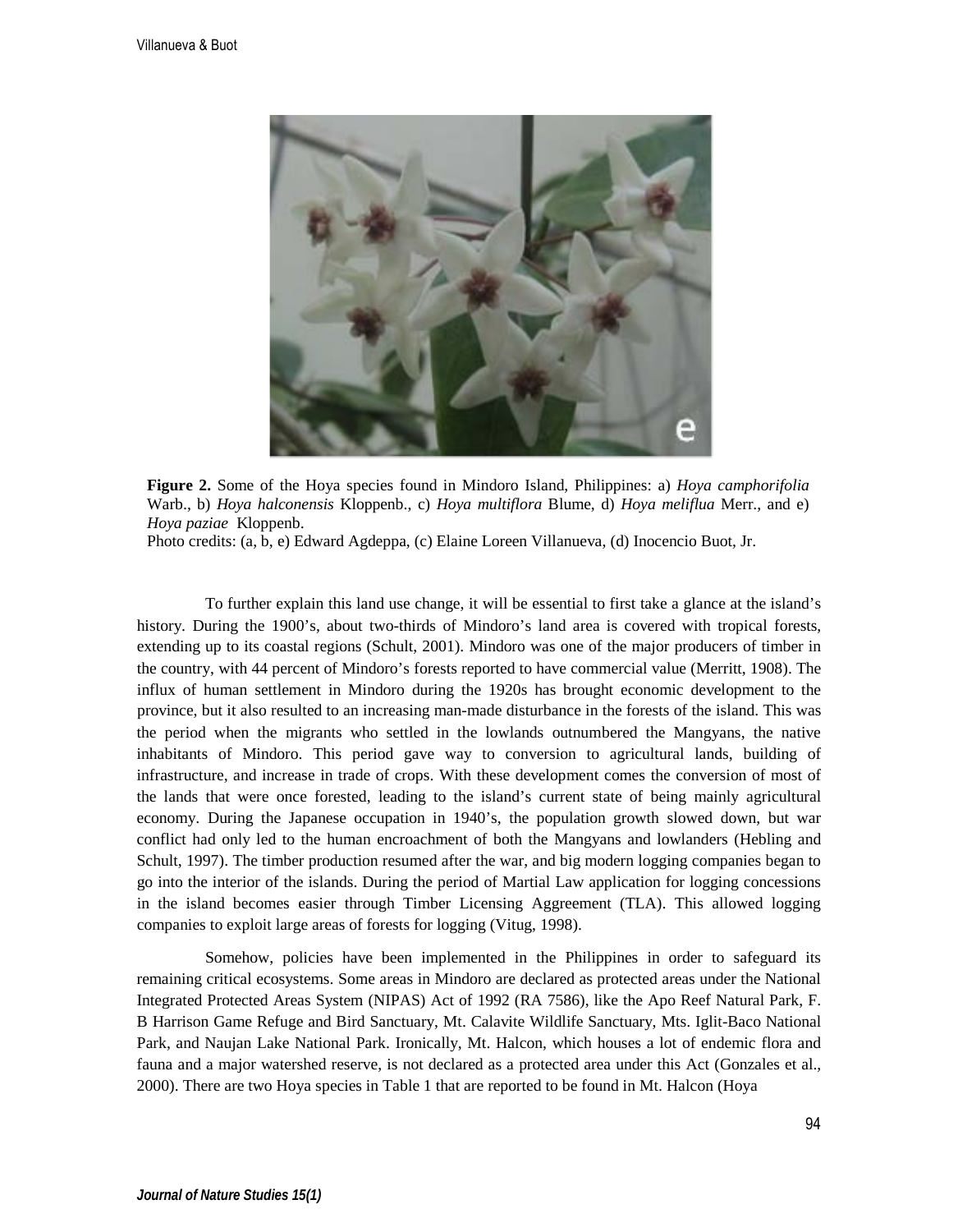halconensis Kloppenb. and Hoya paziae Kloppenb.) and both are listed as threatened by the DENR (Fernando et al., 2008). As of 2011, the total log ban in the Philippines (E.O. 23 s. 2011) was issued which declares a moratorium the cutting and harvesting of timber in natural and residual forests in the whole country.

#### **CONCLUSION AND RECOMMENDATIONS**

This study provided a list of 18 Hoya species that are reported to be found in Mindoro, Philippines, majority of which are listed as endemic in the Philippines. There is a need for these endemic species to be evaluated for conservation. The degradation of forest ecosystems in Mindoro Island has become a threat for these Hoya species, and protecting the remaining forests of the island will help conserve the Hoyas and the flora of Mindoro in general. Strictly implementing policies and promoting activities that will increase awareness of the people will be also be helpful in protecting the Mindoro flora and even its ecosystems in general.

### **ACKNOWLEDGEMENT**

The authors acknowledged with thanks the Graduate Mentoring and Apprenticeship Program (GMAP) of the University of the Philippines Los Baños. **STATEMENT OF AUTHORSHIP**

The second author conceptualized the study. The first author did the review, field work and initiated the drafting of the manuscript for publication under the guidance and mentorship of the second author.

### **REFERENCES**

- Atiqur Rahman, M., Uddin, S. B., and Wilcock, C. C. (2007). Medicinal plants used by Chakma tribe in Hill Tracts districts of Bangladesh. Indian Journal of Traditional Knowledge 6(3), 508-517.
- Aurigue, F. B. (2013). A collection of Philippine hoyas and their culture. Los Baños, Laguna: PCAARRD-DOST 195p.
- Bradacs, G., Heilmann, J. Weckerle, C. S. (2011). Medicinal plant use in Vanuatu: A comparative ethnobotanical study of three islands. Journal of Ethnopharmacology 137, 434-448.
- Das, A. K., Dutta, B. K. and Sharma, G. D. (2008). Medicinal plants used by tribes of Cachar district, Assam. Indian Journal of Traditional Knowledge 7(3), 446-454.
- Department Administrative Order (DAO) No. 2007-01. Establishing the National List of Threatened Species. Department of Environment and Natural Resources, Visayas Avenue, Diliman, Quezon City.
- Executive Order 23/2011. (2011). Retrieved 29 July 2016 from http://www.gov.ph/downloads/2011/ 02feb/20110201-EO-0023-BSA.pdf
- Fernando, E.S., Co, L.L., Lagunzad, D.A., Gruezo, W.S.M., Barcelona, J.F., Madulid, D.A., Lapis, A.B., Texon, G.I., Manila, A.C., & Zamora, P.M. (2008). Threatened plants of the Philippines: a preliminary assessment. Asia Life Sciences Supplement 3, 1-52.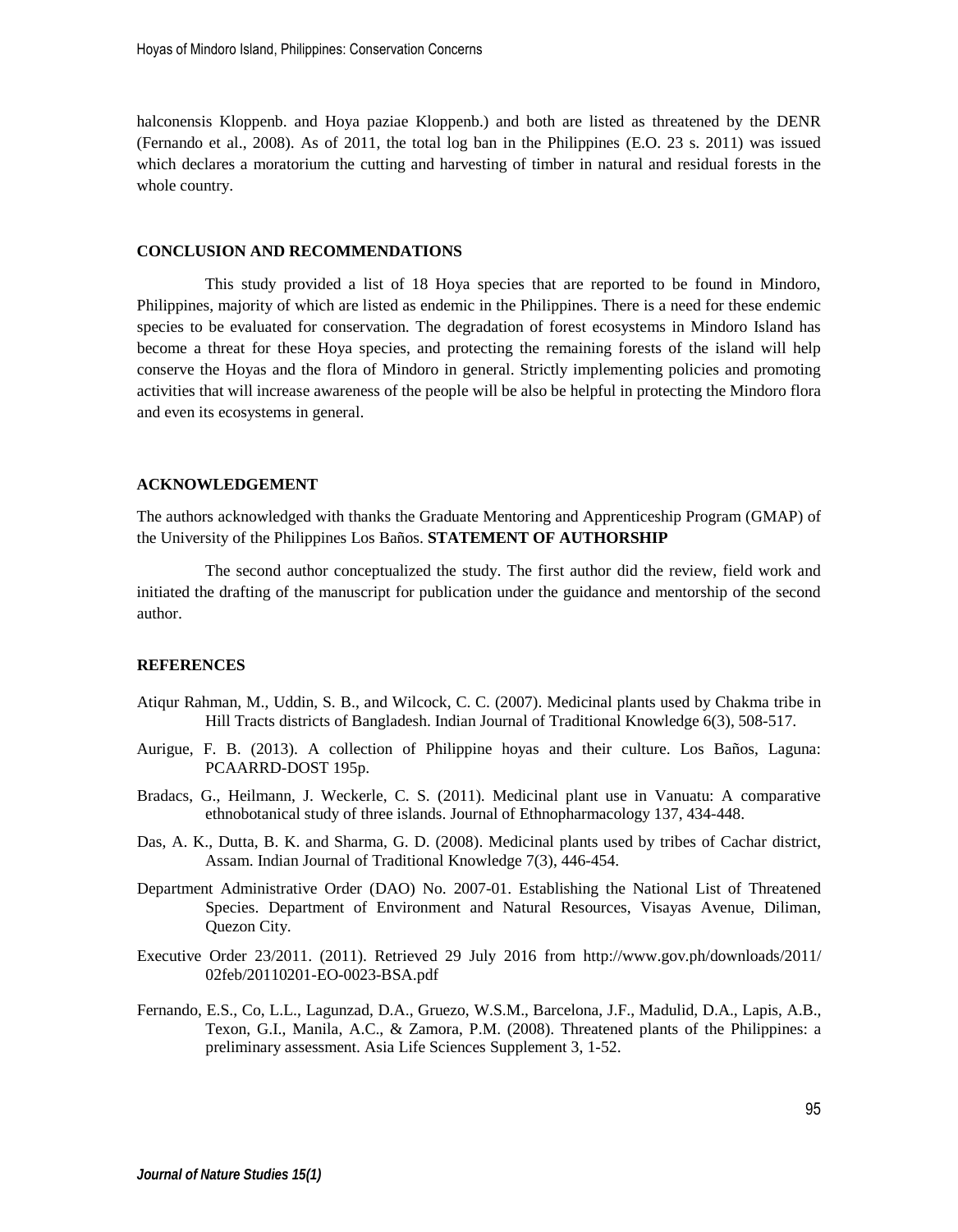- Gonzales, J. C. T., Dans, A. T. L., Afuang, L. E. with contributions from Portillo, B. S., Pedregosa, M., Ledesma, M. M., Hernaez, B., Bulalacao, W. B., Yngete, V. B., Dans, F. G., and Aviola, P. A. (2000). Mindoro: Island-wide Survey of Fauna and Flora and Field Inventory of Selected Sites for Priority Conservation. Muntinlupa City: Mindoro Biodiversity Conservation Foundation, Inc.
- Hebling, H. and Schult, V. (1997). Demographic Development in Mindoro. Philippine Studies 45(3), 385-407.
- Kloppenburg, R. D. (2015). *Hoya galeraensis* Kloppenburg. Hoya New [e-published] 4(1), 43-46.
- Kloppenburg, R. D. (2014). *Hoya espaldoniana* Kloppenburg. Hoya New [e-published] 2(1), 3-11.
- Kloppenburg, R. D. (2012). Philippine Hoya Species: A Monograph (11th ed).
- Kloppenburg, R. D. and Siar, S. V. (2008). Three new species of *Hoya* R. Br. (Apocynaceae) from the Philippines. Asia Life Sciences 17(1), 57-70.
- Kloppenburg, R. D. (1992). *Hoya brittonii* Kloppenburg sp. nov. Fraterna 4th quarter (1992), New Philippine Hoya Species, I.
- Kloppenburg, R. D. (1990a). *Hoya alagensis* Kloppenburg sp. nov. Fraterna 1(3), New Philippine Hoya Species, I.
- Kloppenburg, R. D. (1990b). *Hoya cembra* Kloppenburg sp. nov. Fraterna 1(3), New Philippine Hoya Species, II.
- Kloppenburg, R. D. (1990c). *Hoya halconensis* Kloppenburg sp. nov. Fraterna 1(3), New Philippine Hoya Species, III.
- Kloppenburg, R. D. (1990d). *Hoya madulidii* Kloppenburg sp. nov. Fraterna 1(3), New Philippine Hoya Species, IV.
- Kloppenburg, R. D. (1990e). *Hoya paziae* Kloppenburg sp. nov. Fraterna 1(3), New Philippine Hoya Species, VI.
- Mandia, E.H. (1998). The vegetation on the Northeastern summit of Mt. Halcon, Mindoro Island, Philippines [Unpublished Dissertation]. University of the Philippines Los Baños.
- Merrill, E. D. (1923-1926). An Enumeration of Philippine Flowering Plants. Vol. 3. Manila: Bureau of Printing.
- Merritt, M. L. (1908). The forests of Mindoro. Bureau of Forestry. Bulletin No. 8. Manila: Bureau of Printing
- Myers, N., Mittermeier, R. A., Mittermeier, C. G., Fonesca, G. A. B. and Kent, J. (2000). Biodiversity hotspots for conservation priorities. Nature 403(24), 853-858.
- Philippine Atmospheric, Geophysical, and Astronomical Services Administration (n. d). Climate of the Philippines. Retrieved 29 June 2016 from http://pagasa.dost.gov.ph/index.php/climate-of-thephilippines
- Philippine Statistics Authority. (2016). Population of Region IV-B MIMAROPA (Based on the 2015 Census of Population. Retrieved 2 June 2016 from http://psa.gov.ph/content/populationregion-iv-b-mimaropa-based-2015-census-population
- Robinson, C. B. (1911). Botanical notes upon the island of Polillo. Philippine Journal of Science, C. Botany 6(3), 185-228.